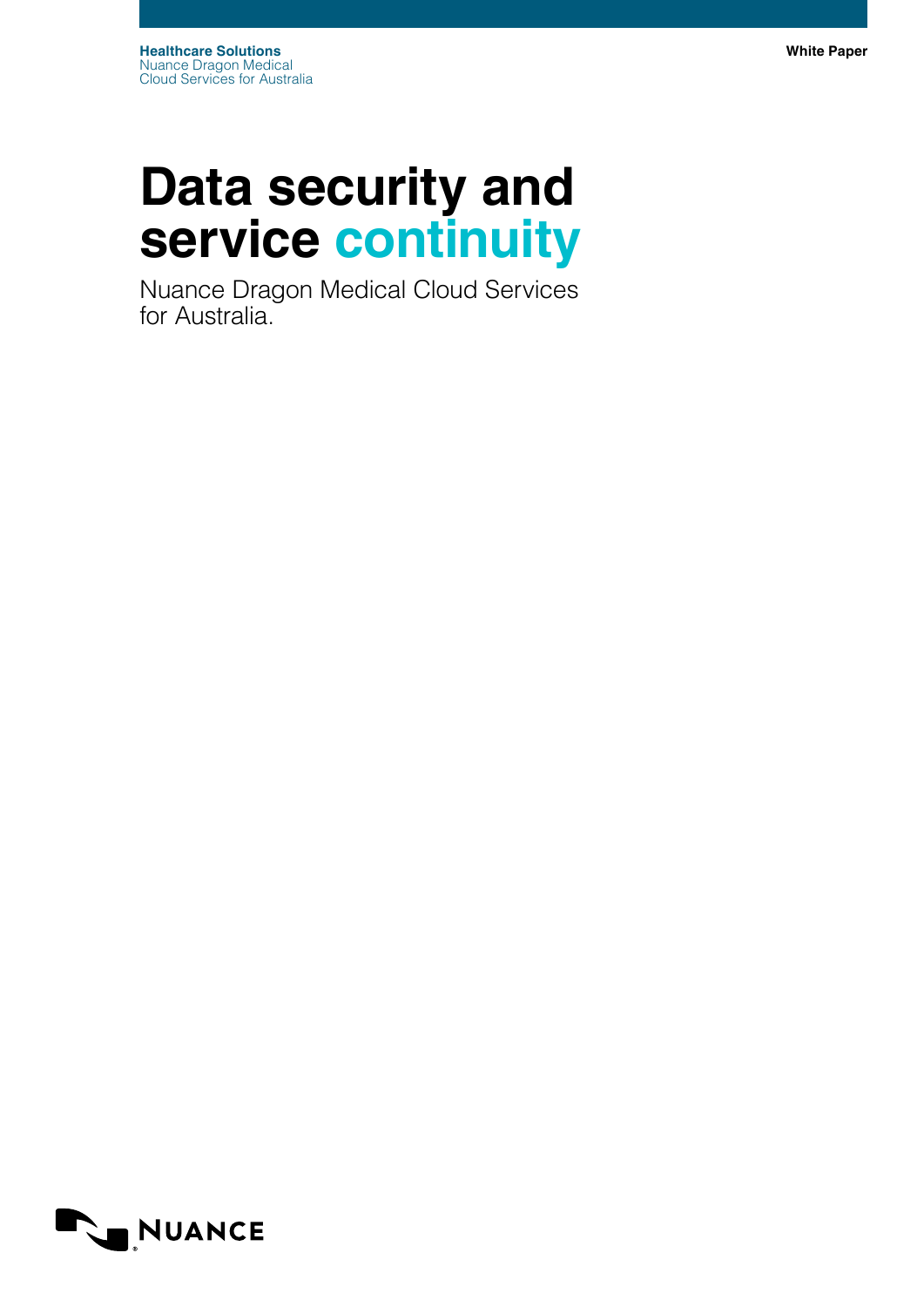Nuance is committed to meeting the high security and service continuity demands of our healthcare clients.

### Introduction

Nuance Dragon Medical One is a cloud-based speech recognition solution for documenting care in the Electronic Medical Record (EMR) and beyond. It provides a consistent and personalised clinical documentation experience, allowing clinicians to use their voices to securely capture the patient story more naturally and efficiently—anywhere, anytime.

Dragon Medical embedded in the EMR or in mobile applications is a cloud-based speech recognition solution that allows partner solutions to provide a consistent and personalised clinical documentation experience.

PowerMic Mobile is a complementary, cloud-based solution that turns a smartphone into a high-caliber microphone and field navigation tool for generating high-quality clinical documentation.

Our security practices, combined with a high-availability and redundant infrastructure, help ensure that your clinicians will experience fast, accurate, secure, and uninterrupted clinical speech recognition.

#### Designed for security, compliance, and resilience

Nuance works with Microsoft Azure to host Dragon Medical One, Dragon Medical Embedded and PowerMic Mobile. Microsoft Azure provides a cloud computing platform over the world's largest multi-terabit global network. Azure services are highly available, 24x7x365, with uptime guarantees of at least 99.9%. Dragon Medical One, Dragon Medical Embedded and PowerMic Mobile are operating through a network of two geographically-distributed locations across the country. The Microsoft data centers are both SOC Type 1- and SOC Type 2-compliant.

#### Committed to a high security standard

The Microsoft Azure environment is an ASD-certified cloud service\* and contains several layers of security to keep data private and protected, including physical barriers, auditing and log management, encryption, identity and access management, and threat monitoring.

Microsoft Azure employs rigorous security standards and practices to ensure data privacy and security such as denial of service, intrusion detection, and routine penetration testing, and utilises a red team approach to continually strengthen threat detection. Complete details of Microsoft Azure in Australia are available at [https://azure.microsoft.com/en-au/.](https://azure.microsoft.com/en-au/)

Microsoft Azure supports compliance efforts related to a broad set of international and industry-specific requirements governing the collection and use of individuals' data, including:

- Privacy Act 1988, which includes a set of thirteen Australian Privacy Principles (APPs)
- EU General Data Protection Regulation (GDPR)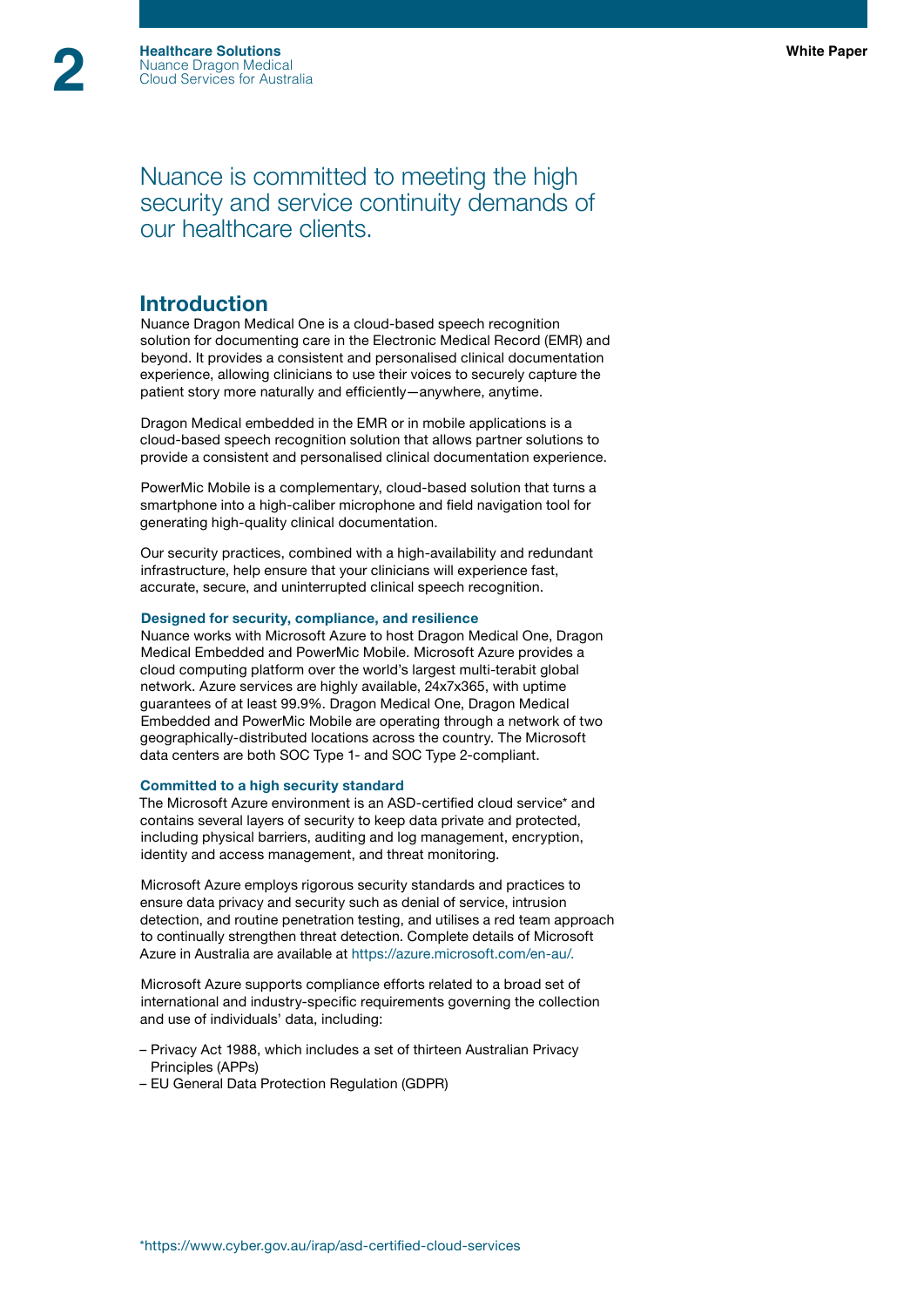#### Secure access to Microsoft Azure data centers

- Physical access. Nuance employees do not have or need physical access to Microsoft data centers. Microsoft uses advanced secure physical access methods to secure its Azure data centers.
- Two-factor authentication/jump hosts. When electronically accessing the data center, authorised personnel are required to use two-factor authentication for identity verification. Additionally, access to our production environment is conducted through an intermediate jump host to help prevent unauthorised access.

# Nuance security measures

Nuance security measures are designed to help protect customer and company data, including:

#### Engineered for security

We follow industry-standard frameworks such as the Microsoft Security Development Lifecycle (Microsoft SDL) and the Building Security in Maturity Model (BSIMM). Our secure software development lifecycle (SDLC) program provides secure design and implementation governance to help ensure our software applications are architected and developed free from security problems while providing security testing, structure, and guidance to product developers.

Nuance utilises third-party services to protect Nuance cloud services from virus or malware infection and conducts regular penetration testing. Nuance also performs weekly internal and external scans to identify potential vulnerabilities. Any discovered vulnerabilities are resolved with the highest priority.

#### Data transmission—encryption in transit

Nuance speech-enabled client applications stream audio in real time to Dragon Medical Cloud Services for speech recognition processing. All communication between client applications and Dragon Medical Cloud Services is transmitted via HTTPS utilising TLS 1.2, with an AES 256-bit cipher algorithm. Audio is never stored locally on a client's device, and recognised text is encrypted and returned directly to the target application for persistent storage.

#### Data storage—encryption at rest

Nuance safeguards all customer data using encryption at rest. Dragon Medical Cloud Services use Azure Managed Disks with Storage Service Encryption (SSE) to store all customer text and audio. Customer metadata, such as licensing information, user accounts, etc., are stored in SQL Server databases utilising Azure's Transparent Data Encryption. Both of these Azure services implement AES 256-bit encryption to ensure the highest level of protection for data at rest.

#### Data retention and usage

Audio files and text are used to provide the service purchased and to train and optimise the speech engine for individual user profiles and improve speech recognition accuracy for every user. Dragon Medical One and Dragon Medical Embedded do not require any patient metadata and do not associate specific information with any individual patient.